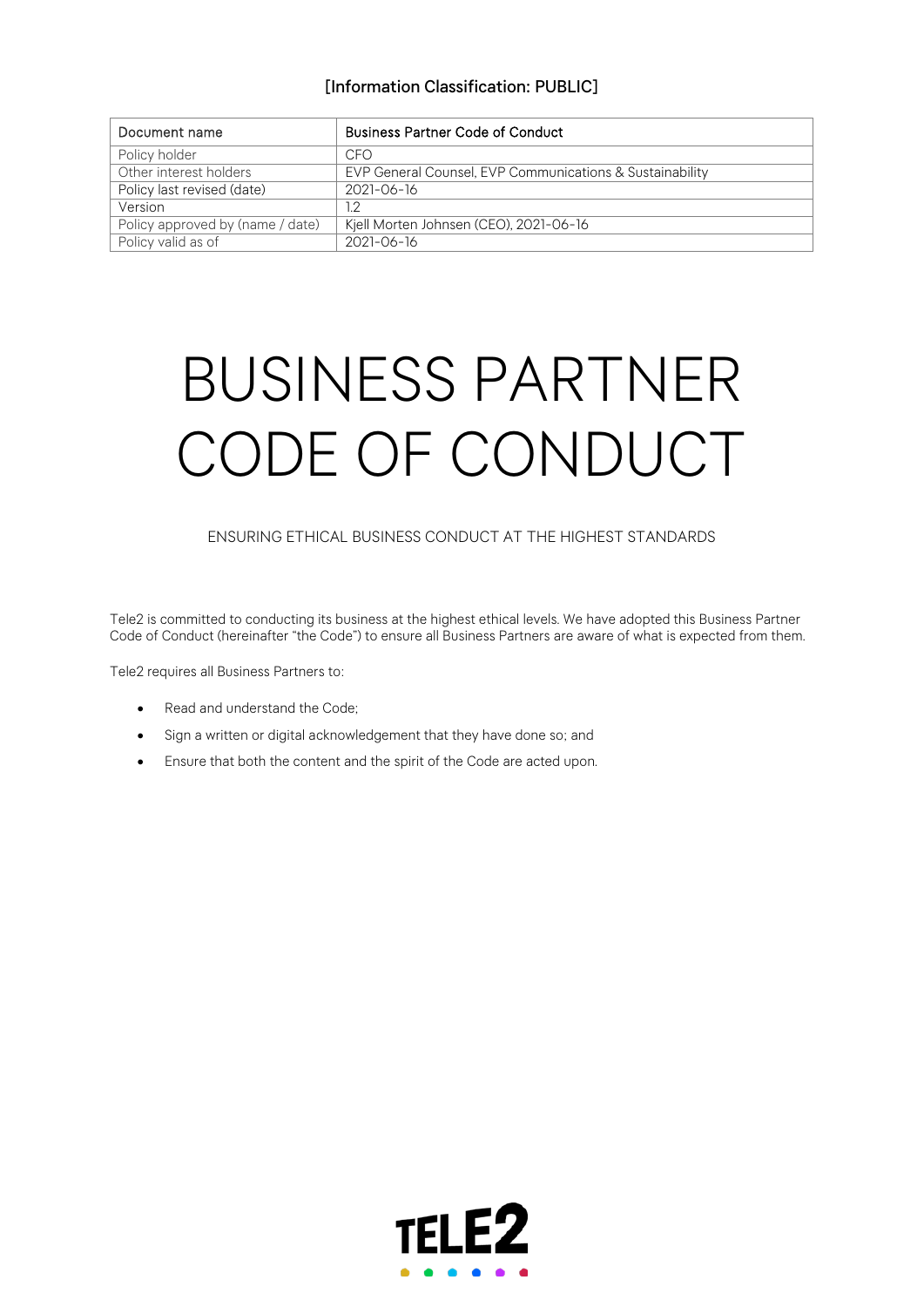## Version Table

| Revision | Date        | Prepared and approved by                                             | Information                 |
|----------|-------------|----------------------------------------------------------------------|-----------------------------|
| 1(v.1.1) | 2018-11     | Prepared by Marc Peeters, Head of                                    |                             |
|          |             | Compliance                                                           |                             |
|          |             | Approved by Anders Nilsson, CEO                                      |                             |
| 2(v.1.2) | $2021 - 06$ | Prepared by Jakob von Döbeln, Head of                                | Updates to reflect a higher |
|          |             | procurement                                                          | level of ambition and       |
|          |             | Approved by Kjell Morten Johnsen, CEO   references to added policies |                             |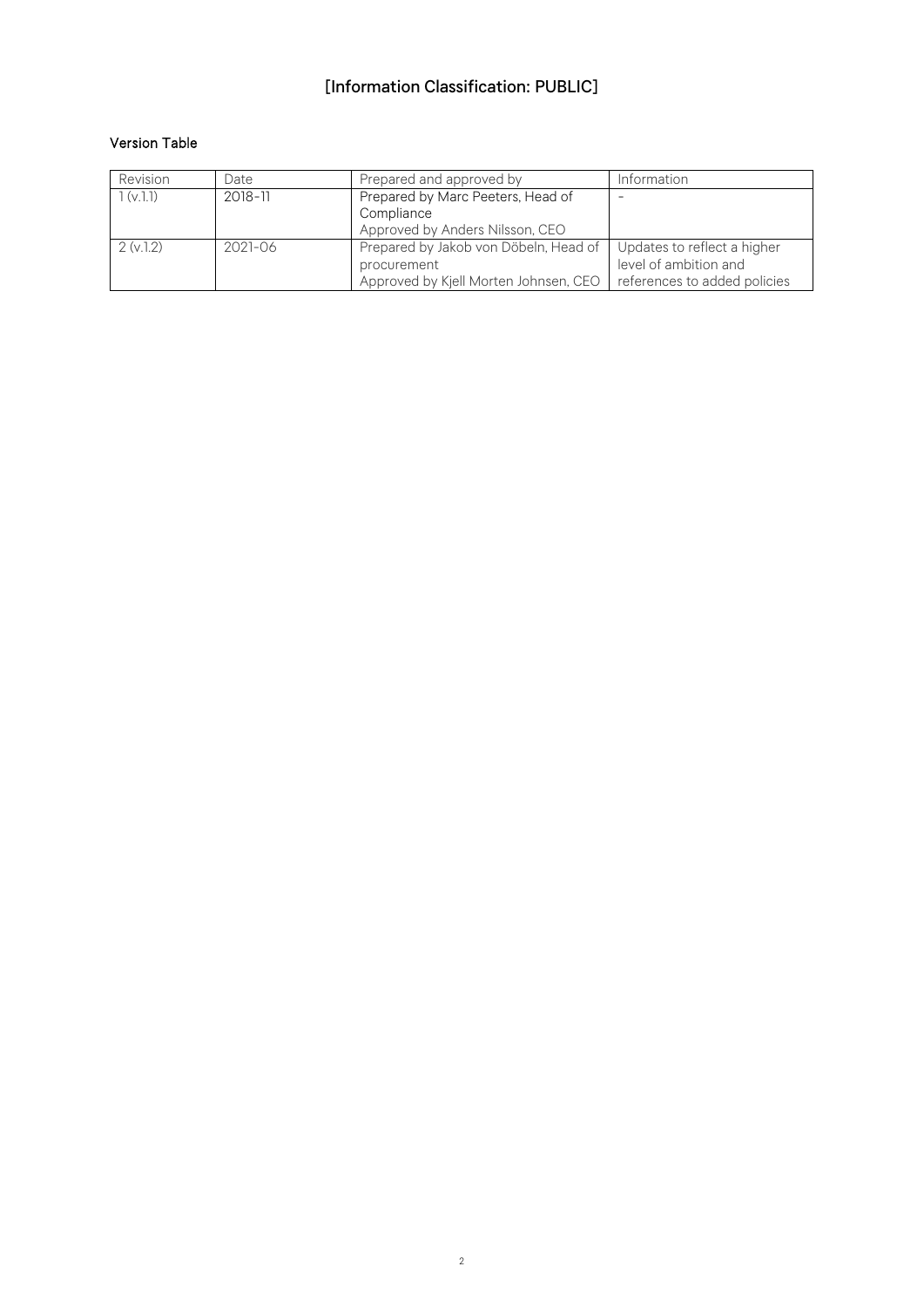| Appendix 1 - Basis for the Business Partner Code of Conduct 8 |  |
|---------------------------------------------------------------|--|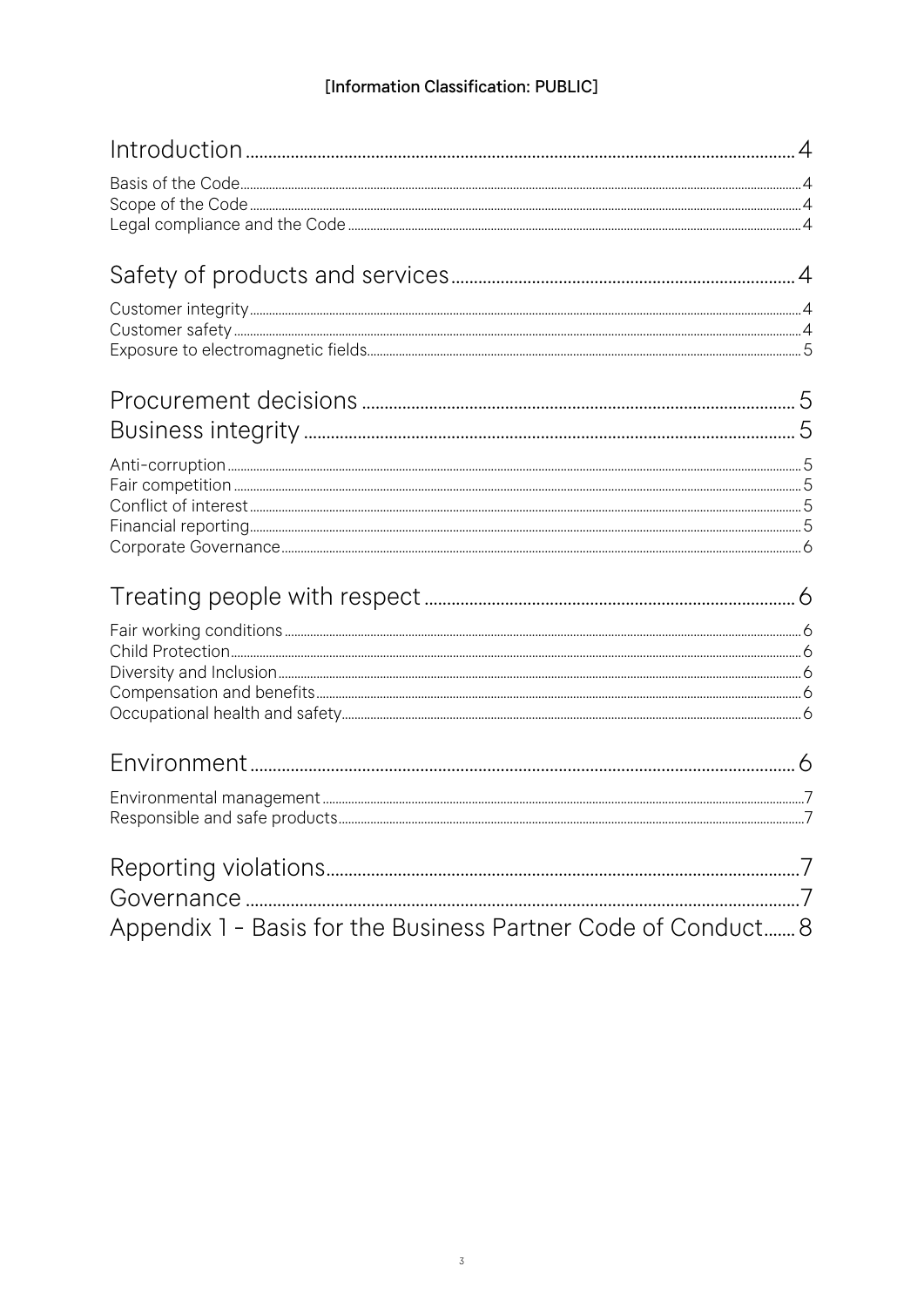# <span id="page-3-0"></span>Introduction

At Tele2, we believe that the success of the company depends on the success of the societies in which it operates. Sustainable growth in society and sound business practices go hand in hand. In order to maintain a sustainable business model and help build a better society, we have to take responsibility for the impact our operations have on the world around us. Business Partners are an important part of our operations, and therefore we require them to join us in our efforts.

Tele2's ambition is that sound business practices shall prevail throughout our operations and daily business, which is why Tele2 has chosen to approach sustainability in the same way as we do all our business.

This Business Partner Code of Conduct is based on the Tele2 Code of Conduct that applies equally to Tele2, its employees, Leadership Team and Board of Directors. This document refers to principles Tele2 aims to adhere to. The guidance provided shall apply in an equal manner to Business Partners, unless the context clearly determines otherwise. All Business Partners are required to comply to this Business Partner Code of Conduct, and breaches hereof may result in Tele2 terminating all agreements with such Business Partners.

## <span id="page-3-1"></span>Basis of the Code

The code is based on the ten principles provided by the United Nations (UN) Global Compact, of which Tele2 is a signatory. The code encompasses the United Nations Universal Declaration of Human Rights, the International Labour Organisation's (ILO) 8 core conventions, the United Nations Convention Against Corruption, the Rio Declaration and the United Nations Convention on the Rights of the Child article 32.

For further details please refer to Appendix 1.

## <span id="page-3-2"></span>Scope of the Code

It is important that goods and services handled by Tele2 are produced and provided in an ethical way. Therefore, Tele2 expects this Code to be applied and upheld in the organisation of all its Business Partners (meaning: affiliates, suppliers, sub-suppliers and vendors to Tele2), regardless of whether they deliver services or goods. The Code applies to all of the Business Partners managers, employees and workers, whether permanent or temporary, apprentices or contracted through an employment agency.

## <span id="page-3-3"></span>Legal compliance and the Code

Tele2 complies with the laws of each country in which we operate. This Code sets up a minimum requirement. If provisions in other laws, be it local, national or international, have a more stringent position to sustainability matters mentioned in this Code, those shall be observed and complied with. In situations where neither the law nor the Code gives guidance, the UN Global Compact principles shall prevail. In cases of conflict between this Code and a mandatory (local) law, the latter shall prevail.

# <span id="page-3-4"></span>Safety of products and services

Tele2 wins customers and builds long-term relationships by providing cost efficient and good quality services. This is done by demonstrating honesty and integrity in all interactions. Our marketing and advertising, expressed in communications or by employees, shall be accurate, truthful and comply with mandatory laws.

## <span id="page-3-5"></span>Customer integrity

In the course of its operations, Tele2 has access to customer data for processing and storing. When handling data, Tele2 and its Business Partners shall take into account the Tele2 customers' rights to maintain personal integrity and privacy.

Tele2 complies with applicable laws and regulations on the freedom of speech, the right to privacy and personal integrity as well as on personal data retention. Tele2 will endeavour to prevent any unauthorized access to personal information. Tele2 does not process customers' personal data other than as allowed by applicable legislation. Tele2 should be trusted by customers and employees to handle their data, and can only achieve this in cooperation with its Business Partners.

## <span id="page-3-6"></span>Customer safety

Tele2 actively works to prevent fraud and abuse of its communications services. Therefore, Tele2 offers tools to prevent exposure to unwanted content. We are particularly careful in protecting the safety of children and young adults in this regard.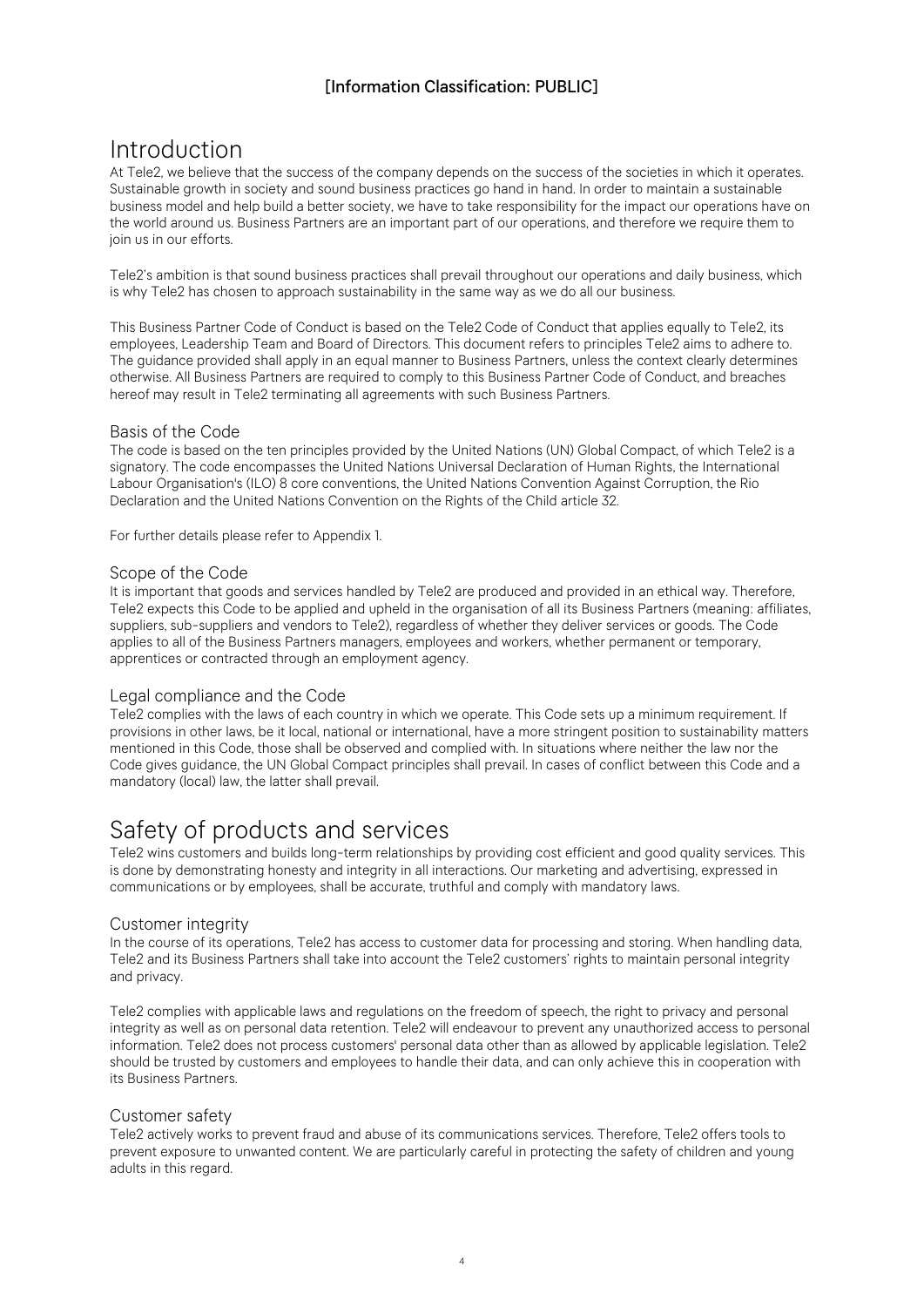## <span id="page-4-0"></span>Exposure to electromagnetic fields

When in use, electric equipment emits radiation and creates electromagnetic fields (EMF). In handling EMF related to Tele2's networks, Tele2 and its Business Partners follow recommendations made by the relevant authorities.

# <span id="page-4-1"></span>Procurement decisions

Tele2's contractual relationships with suppliers and vendors and dealers are important elements of the company's success. Supplier and vendor selection, and all other procurement decisions, must be made objectively and in Tele2's best interests, striving for the best deal by evaluating costs, requirement fulfilment, expected delivery capability, quality and other relevant factors.

Tele2 requires that business decisions are made without any unjustified influence from a third party. Suppliers and vendors which are proven to attempt to unduly influence Tele2's procurement decisions will be excluded from any future transaction with Tele2.

# <span id="page-4-2"></span>Business integrity

## <span id="page-4-3"></span>Anti-corruption

Tele2 employees and members of the Board of Directors may not offer, ask, give or accept, directly or indirectly, any undue advantage for personal gain to or from any third party, unless it can be constituted as being within the boundaries of accepted business practices such as representation and reasonable hospitality given in the ordinary course of business. Business Partners are expected to adhere to the same standards in relation to the work they do for Tele2.

In most countries, gifts or benefits to government employees or public officials are considered a violation of law. Business Partners must not offer money or any gift, at their own initiative or on behalf of Tele2, to an official or employee of a governmental entity, except for symbolic gifts of insignificant monetary value, provided this is allowed by law.

## <span id="page-4-4"></span>Fair competition

Tele2 is firmly committed to fair competition and open markets. One of the foundations for our success has been the break-up of monopoly power. We remain firm believers that free and fair competition works in our favour allowing Tele2 to provide expected quality and cost-efficient communication services to our customers. Accordingly, Tele2 and its Business Partners are expected to comply with competition laws and for example not engage in collusive practices or monopoly foreclosures.

## <span id="page-4-5"></span>Conflict of interest

When business decisions are made by Tele2, conflict of interest should be avoided, so that decisions are always in the best interest of Tele2 and its Business Partners. Personal relations or considerations may never cause to influence Tele2's decision making. This includes not only potential gains given to Tele2 employees, but also to relatives and friends of Tele2 employees. Business Partners are expected to identify any possible conflict of interest in their (prospective) relationship with Tele2, and inform Tele2 of such conflicts.

Business Partners need to be aware that, to avoid risk of conflict of interest, the following applies to Tele2 employees:

- Employees may not, without the company's written consent, work outside Tele2 in any capacity (e.g. employment, consultancy, Board membership).
- If there is any risk, however small, for conflict of interest, employees are expected to immediately inform their manager.

## <span id="page-4-6"></span>Financial reporting

Tele2 is required to follow strict accounting principles and standards (IFRS), to report financial information accurately and completely, and to have appropriate internal controls and processes to ensure that accounting and financial reporting complies with legislation. Business Partners must act in a way that supports Tele2's efforts in this area.

The integrity of Tele2's financial records is critical to the operation of Tele2's business and is a key factor in maintaining the confidence and trust of our shareholders. Tele2 must ensure that all transactions are properly recorded, classified and summarised in accordance with Tele2 accounting policies. Business Partners may not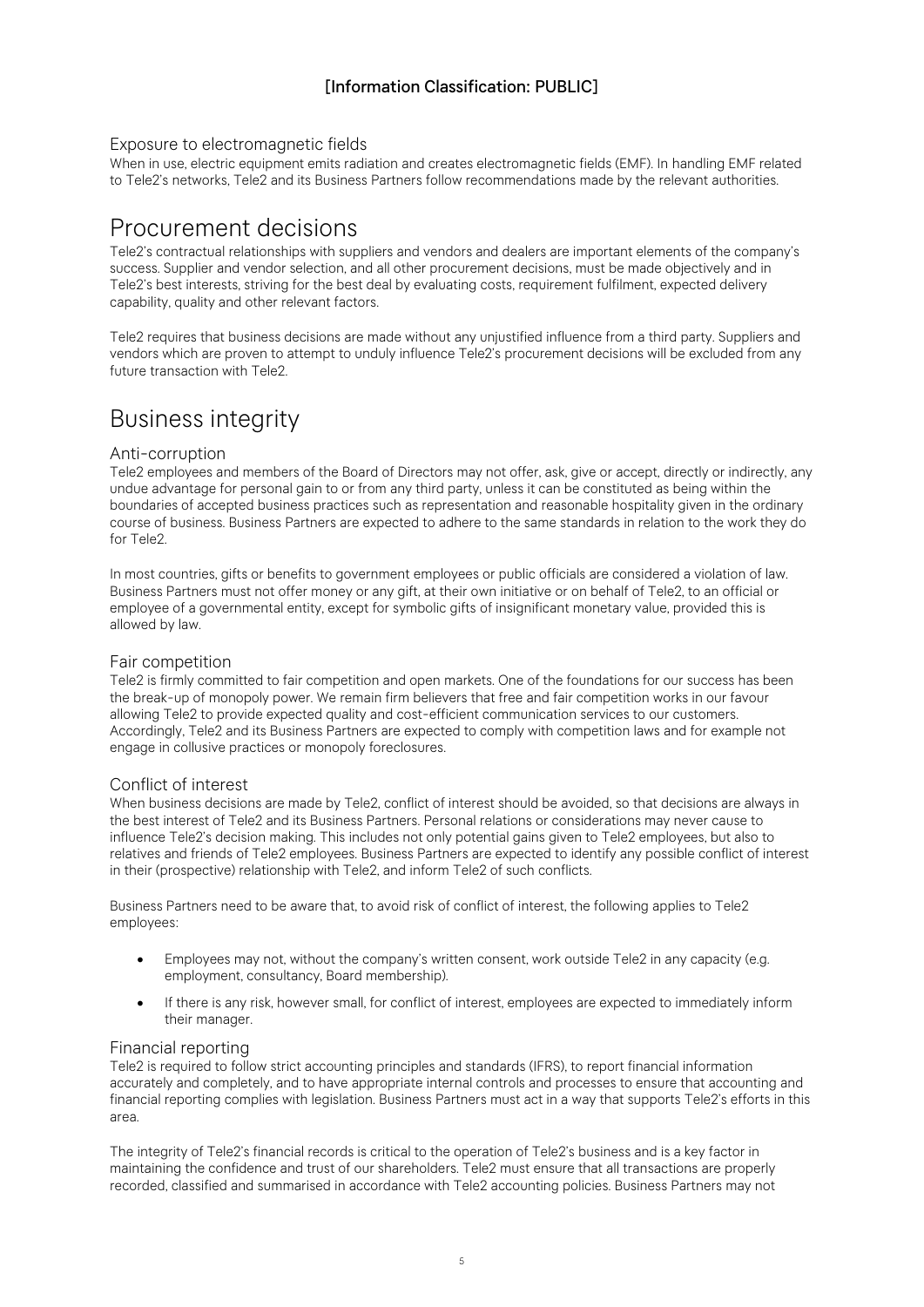cause Tele2 employees to enter or remove information in the company's books or records that intentionally hides, misleads or disguises the true nature of any financial or non-financial transaction or result.

## <span id="page-5-0"></span>Corporate Governance

Tele2 strongly believes in transparent and consistent corporate governance practices and abides with the applicable regulations and standards in each of its geographical markets. This protects the legitimate interests of all Tele2's shareholders and stakeholders, and Tele2 expects its Business Partners to act in support of these efforts.

# <span id="page-5-1"></span>Treating people with respect

## <span id="page-5-2"></span>Fair working conditions

All employees of Tele2 and its Business Partners are entitled to fundamental human rights which shall be known, understood and respected and be applied equally. No one shall be subject to corporal punishment, physical, sexual, psychological or verbal harassment or abuse. Forced, exploited or bonded labour is strictly forbidden. Employees shall not be required to lodge deposits or original identity papers as a condition for employment.

Employees shall not be forced to work more than the limits on regular and overtime hours allowed by the laws of the country in which they are employed. Overtime shall be compensated at no less than the legally required rate. All employees shall have contracts specifying the terms of employment. Children under the minimum working age established by local law or fifteen (15) years, whichever is greater, shall not be used as part of the labour force. Employees under eighteen (18) years shall not be engaged in hazardous or heavy work, or on night shifts.

The rights of employees to freely associate and to bargain collectively, in accordance with the laws of the countries in which they are employed, shall be recognised and respected.

## <span id="page-5-3"></span>Child Protection

To support the protection of children's rights, Tele2 gives guidance to its employees regarding child protection. Tele2 employees are under no circumstance allowed to contact or to meet children for any kind of sexual purpose. They do not visit bars, restaurants or hotels where children are sexually exploited in any way, and report suspected cases of sexual exploitation of minors to the police immediately. Tele2 applies the same standard online as it does offline, and does not allow employees possessing, or searching for, materials documenting sexual abuse of children.

Business Partners are expected to adhere to the same standards in relation to the work they do for Tele2.

#### <span id="page-5-4"></span>Diversity and Inclusion

All employees of Tele2 and its Business Partners are protected by the fundamental right not to be discriminated against. They shall not be subject to discrimination, whether active or by means of passive support, whether based on ethnicity, national origin, religion, disability, gender, sexual orientation, marital or parental status, union membership, political affiliation or age.

## <span id="page-5-5"></span>Compensation and benefits

No employee of Tele2 or its Business Partners will be paid less than the minimum total wage required by applicable national law, including all mandated wages, allowances and benefits. All employees shall have the right to equal pay for equal work, as well as periodic holiday with pay.

## <span id="page-5-6"></span>Occupational health and safety

Safety at work is a prioritised concern of Tele2's and therefore it takes adequate steps to prevent accidents and injury to health, by minimising the causes of hazards inherent in the working environment and by providing appropriate safety equipment. The same is expected from Business Partners.

## <span id="page-5-7"></span>Environment

The Business Partner shall apply a precautionary approach towards environmental and climate matters, and to protect biodiversity and ecosystems. Business Partners running operations with high environmental impact, e.g., production facilities and construction of network infrastructure, shall undertake initiatives to promote greater environmental responsibility and encourage the development of environmentally friendly technologies.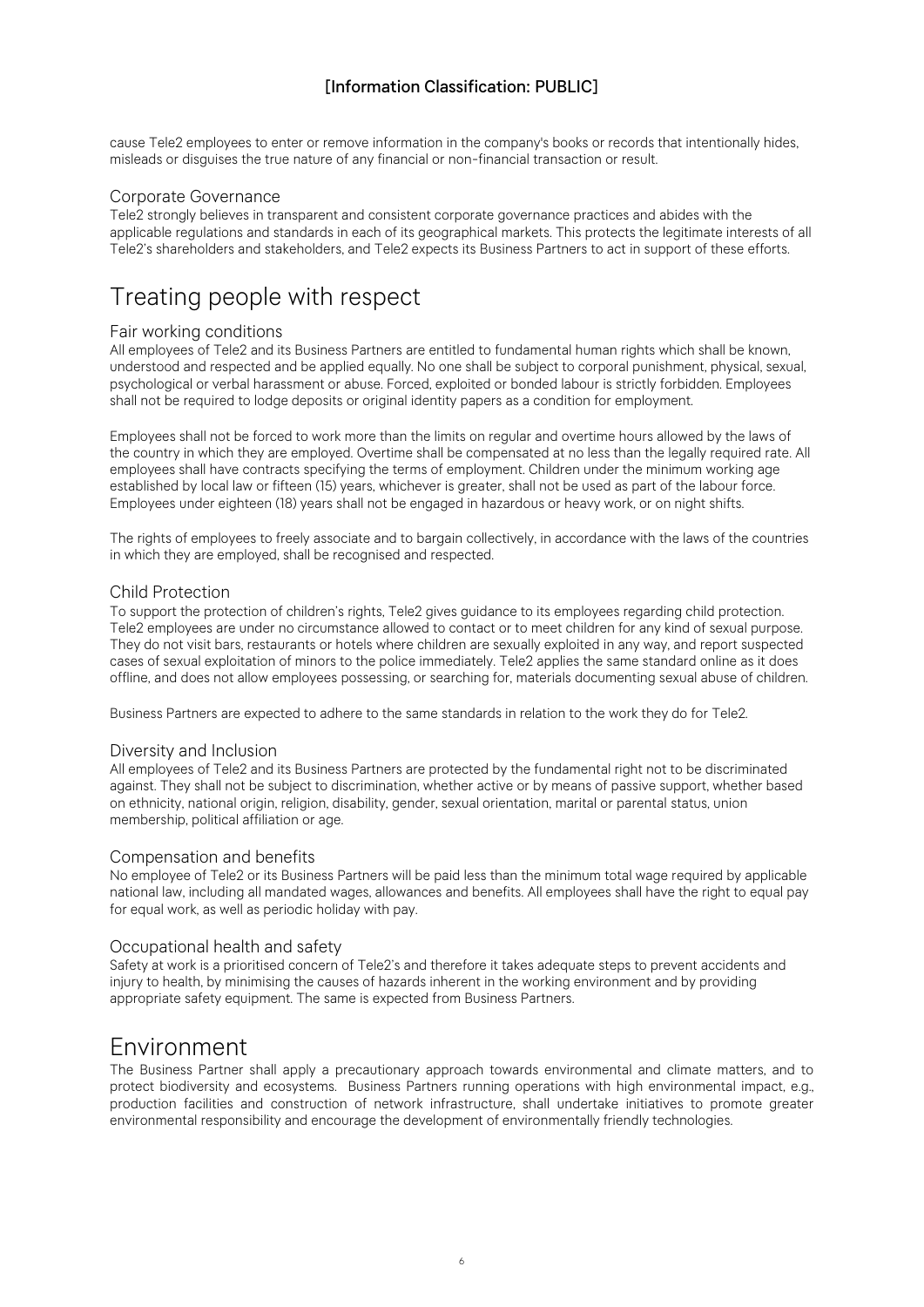## <span id="page-6-0"></span>Environmental management

Efforts to reduce and optimize the consumption of energy, water and materials shall be promoted. If available in the country, renewable energy sources shall be prioritized. In order to minimize waste generation, the Business Partner shall strive to reduce, reuse and recycle materials and products, in that priority order. Hazardous waste and effluents shall be handled appropriately. Emissions of greenhouse gases should be measured, monitored and a plan to minimize such should be developed.

## <span id="page-6-1"></span>Responsible and safe products

The Business Partner should apply the substitution principle for chemicals that can be replaced by those that are less hazardous, and have a process in place to identify Substances of Very High Concern [\(SVHC\)](https://echa.europa.eu/candidate-list-table?p_p_id=disslists_WAR_disslistsportlet&p_p_lifecycle=0&p_p_state=normal&p_p_mode=view&p_p_col_id=column-1&p_p_col_pos=2&p_p_col_count=3&_disslists_WAR_disslistsportlet_keywords=&_disslists_WAR_disslistsportlet_orderByCol=dte_inclusion&_disslists_WAR_disslistsportlet_substance_identifier_field_key=&_disslists_WAR_disslistsportlet_advancedSearch=false&_disslists_WAR_disslistsportlet_deltaParamValue=50&_disslists_WAR_disslistsportlet_andOperator=true&_disslists_WAR_disslistsportlet_haz_detailed_concern=&_disslists_WAR_disslistsportlet_orderByType=desc&_disslists_WAR_disslistsportlet_dte_inclusionFrom=&_disslists_WAR_disslistsportlet_dte_inclusionTo=&_disslists_WAR_disslistsportlet_doSearch=&_disslists_WAR_disslistsportlet_resetCur=false&_disslists_WAR_disslistsportlet_delta=200) present in products delivered to Tele2, in accordance with the REACH (EC1907/2006) regulation. Electric and electronic products delivered to Tele2 must not contain any of the following substances: lead, mercury, cadmium, hexavalent chromium, PBBs, PBDEs, DEHP, BBP, DBP or DIBP, in accordance with the Restriction of the use of certain Hazardous Substances in electrical and electronic equipment (RoHS) directive. The Business Partner shall work proactively to ensure that minerals (such as but not limited to tungsten, tantalum, tin, and gold) in its products and its supply chain are responsibly sourced. When applicable, the Business Partner shall have a policy and due diligence process in place, consistent with the OECD Due Diligence Guidance for Responsible Supply Chains of Minerals from Conflict-Affected and High-Risk Areas<sup>[1](#page-6-4)</sup>. .

# <span id="page-6-2"></span>Reporting violations

It is the responsibility of Business Partners to make sure that both the content and the spirit of this Code are communicated, understood and acted upon within their organisations and to encourage employees to reveal behaviour that may be non-compliant with the Code. Explicit or implicit approval of questionable actions will not be tolerated.

As soon as any person is informed of, or suspects, any activities, taking place at Tele2 or at a Business Partner, that may be in violation of this Code, it is this person's responsibility to report it.

In order to report via the Whistle Blower channel, please use one of the following alternatives:

- E-mail to [report.violation@tele2.com](mailto:report.violation@tele2.com)
- Send a letter to the address "Tele2 Whistleblower, Att. General Counsel, Torshamnsgatan 17, SE-164 40 Kista Sweden".
- Use the direct telephone contact at +46 701 620 062.

Reports will be received by the responsible persons in the Tele2 Board of Directors and the Tele2 Security function. All these channels are designed, set up and operated in a way that ensures the confidentiality of the whistleblower, and to prevent non-authorized staff members from having access to the reports submitted through these channels. For up-to-date information on the process of whistle blowing (e.g. the responsible persons who will receive the report), please refer to the Tele2.com website.

Anonymous reports will be accepted, but contact details to the reporting person are appreciated.

## <span id="page-6-3"></span>Governance

This Code has the authority of the Tele2 AB Board of Directors and the Leadership Team.

<span id="page-6-4"></span><sup>1</sup> [https://www.oecd-ilibrary.org/governance/oecd-due-diligence-guidance-for-responsible-supply-chains-of-minerals-from](https://www.oecd-ilibrary.org/governance/oecd-due-diligence-guidance-for-responsible-supply-chains-of-minerals-from-conflict-affected-and-high-risk-areas/oecd-due-diligence-guidance-for-responsible-supply-chains-of-minerals-from-conflict-affected-)[conflict-affected-and-high-risk-areas](https://www.oecd-ilibrary.org/governance/oecd-due-diligence-guidance-for-responsible-supply-chains-of-minerals-from-conflict-affected-and-high-risk-areas/oecd-due-diligence-guidance-for-responsible-supply-chains-of-minerals-from-conflict-affected-)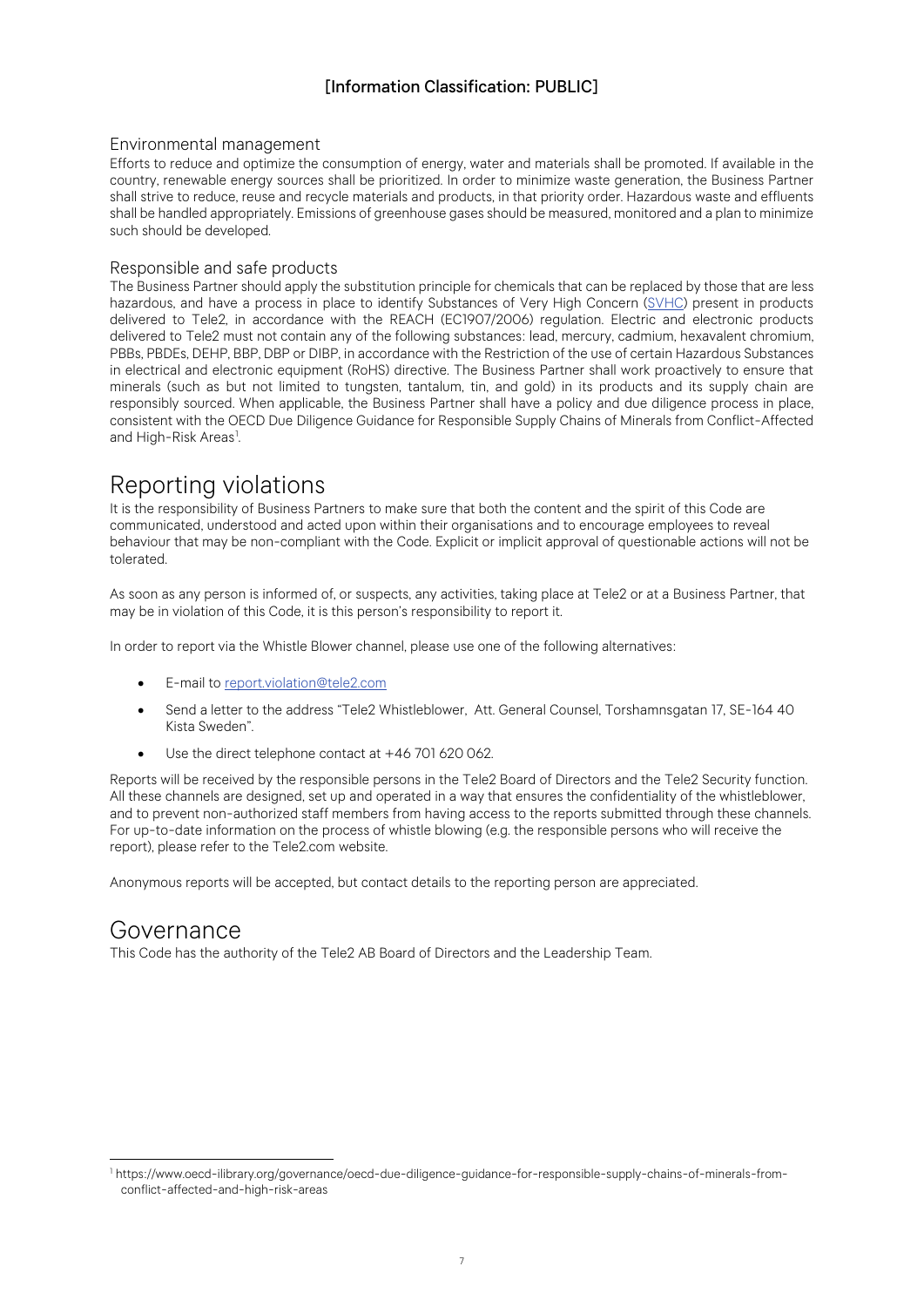# <span id="page-7-0"></span>Appendix 1 - Basis for the Business Partner Code of Conduct

The code is based on the ten principles provided by the United Nations (UN) Global Compact<sup>[2](#page-7-1)</sup>. The code encompasses the United Nations Universal Declaration of Human Rights, the International Labour Organisation's (ILO) 8 core conventions, the United Nations Convention Against Corruption and the United Nations Convention on the Rights of the Child article 32.

The UN Global Compact asks companies to embrace, support and enact, within their sphere of influence, a set of core values in the areas of human rights, labour standards, the environment and anti-corruption.

Human Rights

- Principle 1: Businesses should support and respect the protection of internationally proclaimed human rights; and
- Principle 2: make sure that they are not complicit in human rights abuses.

Labour Standards

- Principle 3: Businesses should uphold the freedom of association and the effective recognition of the right to collective bargaining;
- Principle 4: the elimination of all forms of forced and compulsory labour;
- Principle 5: the effective abolition of child labour; and
- Principle 6: the elimination of discrimination in respect of employment and occupation.

#### Environment

- Principle 7: Businesses should support a precautionary approach to environmental challenges;
- Principle 8: undertake initiatives to promote greater environmental responsibility; and
- Principle 9: encourage the development and diffusion of environmentally friendly technologies.

Anti-Corruption

• Principle 10: Businesses should work against corruption in all its forms, including extortion and bribery.

the Universal Declaration of Human Rights,

<span id="page-7-1"></span><sup>&</sup>lt;sup>2</sup> The UN Global Compact principles enjoy universal consensus and are derived from

the International Labour Organisation's (ILO) Declaration on Fundamental Principles and Rights at Work,

the Rio Declaration on Environment and Development,

the United Nations Convention Against Corruption.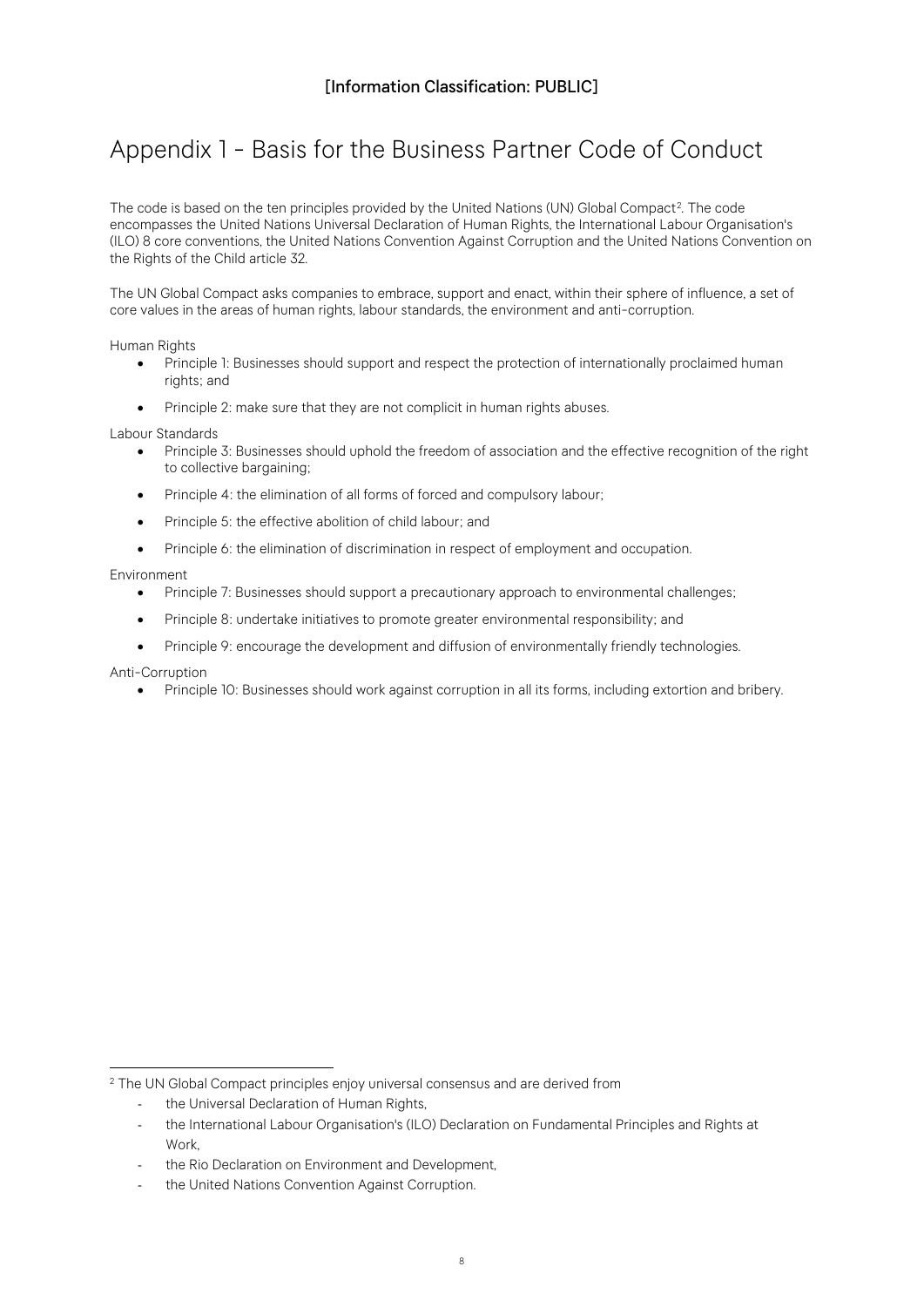United Nations Universal Declaration of Human Rights

Articles 1–2 establishes the basic concepts of dignity, liberty, and equality.

Articles 3–5 establishes other individual rights, such as the right to life and the prohibition of slavery and torture.

Articles 6–11 refer to the fundamental legality of human rights with specific remedies cited for their defence when violated.

Articles 12–17 establishes the rights of the individual towards the community, including freedom of movement.

Articles 18–21 sanctions spiritual, public, and political freedoms, such as freedom of thought, opinion, religion and conscience, word, and peaceful association of the individual.

Articles 22–27 sanctions an individual's economic, social and cultural rights.

Articles 28–30 establishes the general means of exercising these rights.

International Labour Organisation's (ILO) 8 core conventions

1. Freedom of Association and Protection of the Right to Organise Convention, 1948 (No. 87)

2. Right to Organise and Collective Bargaining Convention, 1949 (No. 98)

3. Forced Labour Convention, 1930 (No. 29) (and its 2014 Protocol )

4. Abolition of Forced Labour Convention, 1957 (No. 105)

5. Minimum Age Convention, 1973 (No. 138)

6. Worst Forms of Child Labour Convention, 1999 (No. 182)

7. Equal Remuneration Convention, 1951 (No. 100)

8. Discrimination (Employment and Occupation) Convention, 1958 (No. 111)